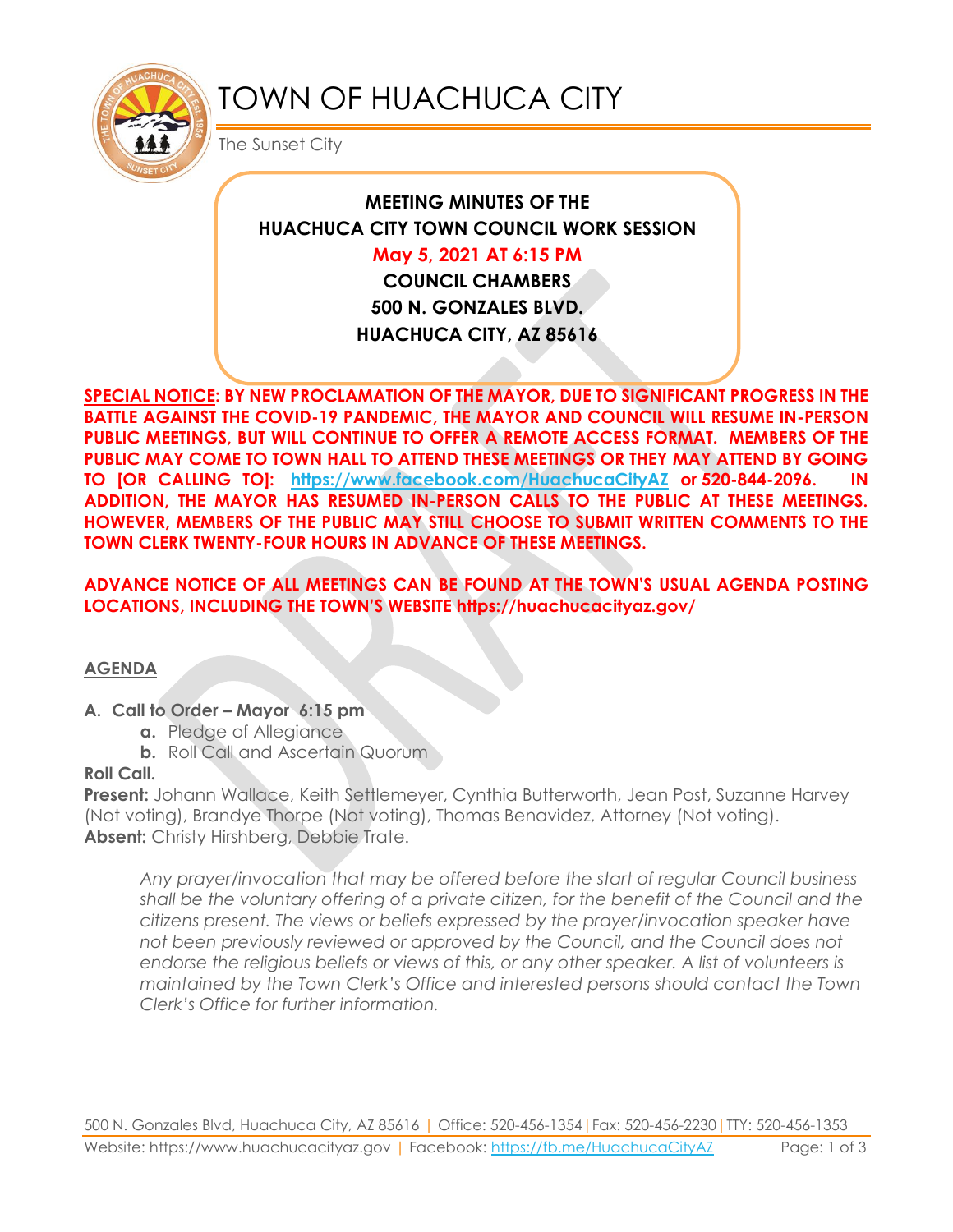## **B. Call to the Public – Mayor**

*A.R.S. 38-431.01 states the Public Body may make an open call to the public during a public meeting, subject to reasonable time, place and manner restrictions, to allow individuals to address the public body on any issue within the jurisdiction of the Public Body. At the conclusion of an open call to the public, individual members of the Public Body may respond to criticism made by those who have addressed the Public Body, may ask staff to review a matter or may ask that a matter be put on a future agenda. However, members of the Public Body shall not discuss or take legal action on matters raised during an open call to the public unless the matters are properly noticed for discussion and legal action.*

#### **C. New Business Before Council - Mayor**

*Public comment will be taken at the beginning of each agenda item, after the subject has been announced by the Mayor and explained by staff. Any citizen, who wishes, may speak one time for five minutes on each agenda item before or after Council discussion. Questions from Council Members, however, may be directed to staff or a member of the public through the Mayor at any time.* 

**Discussion on Developing the Budget for the Upcoming Fiscal Year [Manager Harvey**] – The Council will work on establishing a tentative budget for the fiscal year 2022. All town revenues and expenses may be discussed, along with budget priorities, budget adoption timeline and process, anticipated taxes and fees, capital improvements, and personnel and equipment costs in all town departments.

**Motion:** Item C.1, **Action:** Open for Discussion Only, **Moved by** Johann Wallace, **Seconded by** Cynthia Butterworth.

Manager Harvey introduces the new Finance Clerk, Kristy Ramirez. She advises that tonight will be a presentation of revenue and proposed departmental budgets involved with the General Fund. There will be another Work Session where grant revenue and enterprise fund budgets will be discussed. She also advises that there were several issues with the budget the Town is currently working under, to include an expense line in the landfill budget that does not match the amount that we have in our revenue. That throws the budget off by about \$180,000.00. Our budget did not balance last year. I don't know how it was made to look like it did, but it did not. However, there is still valuable data there, we can look at the expenses for this year and see those costs.

For next year the projected revenue is \$1,900,200.00. The projected expenditures are \$1,981,573.00. As it stands, the proposed budgets do not have enough expected revenue to cover them. There is a shortage of \$81,373.00. She advises that there are a few ways this can be resolved. We could increase the landfill lease payment to the 2020 levels which was \$702,000.00, or we wouldn't have to increase it the full amount, just the \$81,000.00. Each department could be required to cut their budget by 2-5%. Every department would have to look at their budget and find a way to reduce it by that. I will tell you, some departments will have difficulty doing that. Unless we reduce services, we may not be able to cut by that 2-5%.